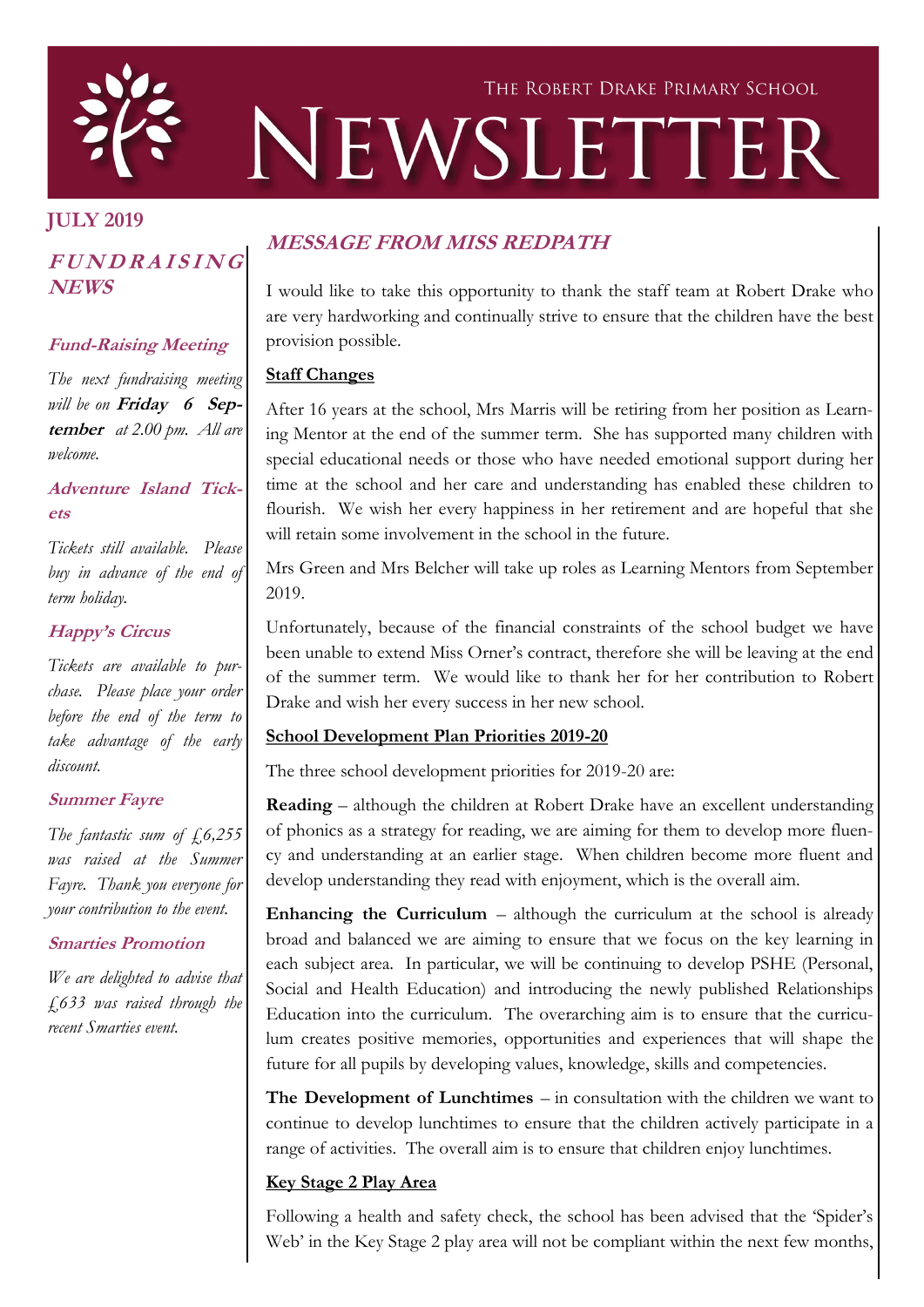## **GOVERNOR NEWS**

#### **Attendance**

*Attendance for May 2019 was 96.6%, and for June 2019 it was 96.7%. This is disappointing as it is below our target of 97%.*

due to wear and tear. The cost of replacing the 'Spider's Web' is not affordable so the decision has been made that this will be removed during the summer break, which is disappointing.

If any parents or carers have any information about possible sources of funding that the school could apply for in this regard, we would be grateful to receive any suggestions.

## **LEAVE OF ABSENCE**

The Local Authority routinely request information from the school regarding holidays taken by pupils during term time. As a result, penalty notices have been issued to some of our families by the Education Access Team. We would like to remind parents and carers that the school's Leave of Absence policy states that no absence will be authorised unless there are exceptional circumstances. We would also encourage parents and carers to make use of the additional week's holiday in May 2020. Please note that all fines go directly to the Local Authority and there is no financial gain for the school.

# **HEAD BOY AND GIRL FOR 2019/20**

Herewith a photo of the candidates, all of whom did a fantastic job and impressed everyone with their presentations. Well done to everyone that put themselves forward.



We are pleased to announce the following appointments, following a vote by the children in Years 1—5:

Jasmine—Head Girl

Georgia—Deputy Head Girl

Dexter—Head Boy

Liam—Deputy Head Boy

The Sports Captains, appointed by staff, are: Rosie and Daniel

## **TEAM HOUSE POINTS**

The current house points table for this term is as follows:

ROBERT DRAKE TEAM HOUSE POINTS

GRIFFIN PEGASUS PHOENIX DRAGON 406 418 364 446

We are pleased to advise that Pegasus won both the Infants and Junior Sports. Well done Pegasus !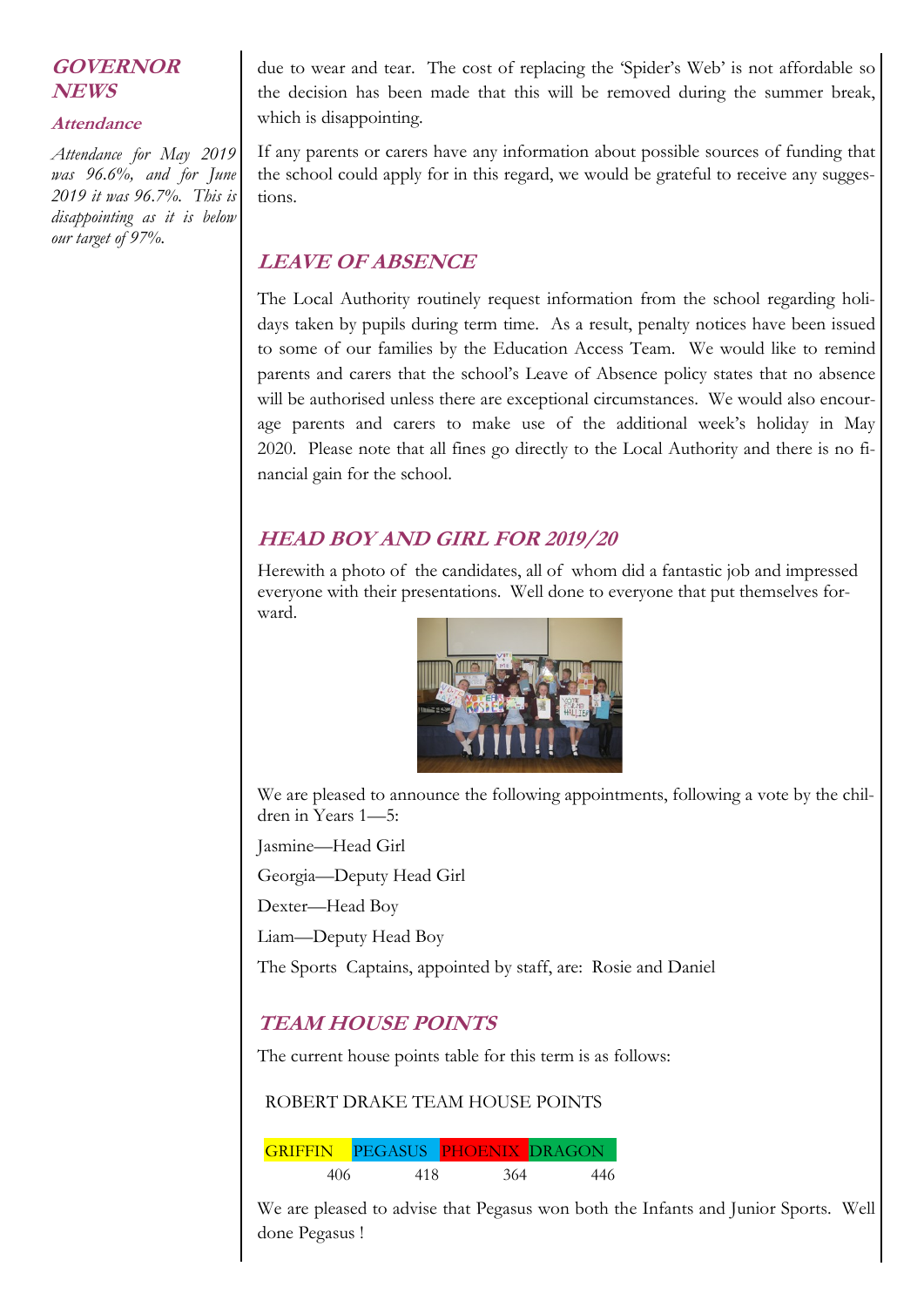# **WATER BOTTLES, SUN HATS , SUN CREAM AND SUN-GLASSES**

A reminder please with the warm weather to ensure that your child brings a water bottle (with drinking cap) and a sun hat to school each day. **These should be clearly named**. Parents and carers should also apply sun cream to their children before school each day, as an additional precaution, in order to protect them from the sun.

Please note that children are only permitted to wear sunglasses at school if medical evidence can be provided to support the need for the glasses (e.g. a letter from the doctor / optician) or if they suffer from hayfever.

## **VERY GOOD ATTENDANCE BADGES**

The school will be recognising pupils who have very good attendance (in addition to those who achieve 100% attendance) at the end of the school year.

Children who have 99% attendance over the school year will receive a "Good Attendance" badge at the end of the summer term. This is to recognise that some children are unavoidably absent due to illness.

Please note that any absences taken for pupils to go on holiday for one or two days will not be taken into consideration as these are avoidable.

## **PARENTPAY ITEMS**

Please could we remind all parents and carers of pupils in years 3-6 that dinners must be paid for on-line via Parentpay before your child orders a school dinner. Please check your balance regularly. If you do not have money in your dinner account then please send your child into school with a packed lunch.

Could you please check your accounts before the end of term and ensure that all outstanding payment items have been paid for and your dinner money account is in credit. Thank you for your attention in this matter.

## **CLASS ASSEMBLIES**

The following class assemblies is due to take place this term:

Year 6 Leavers' Assembly - **Wednesday 24 July** at 9.00 am

All parents and carers of pupils in these classes are most welcome to attend. There is a limit to three tickets per child/family. Tea and coffee will be available afterwards.

## **SPORTS NEWS AND RESULTS**

**Netball:** We are pleased to announce the Girls' netball team came 3<sup>rd</sup> in the league, narrowly missing out on 2nd place through goal difference. They played well all season and battled hard in some tough games. They represented the school respectfully and set a good example to our younger netballers. Well done girls!

**District Sports:** Well done to everyone that took part in District Sports this year. . The children have worked hard all year, and were a credit to the school.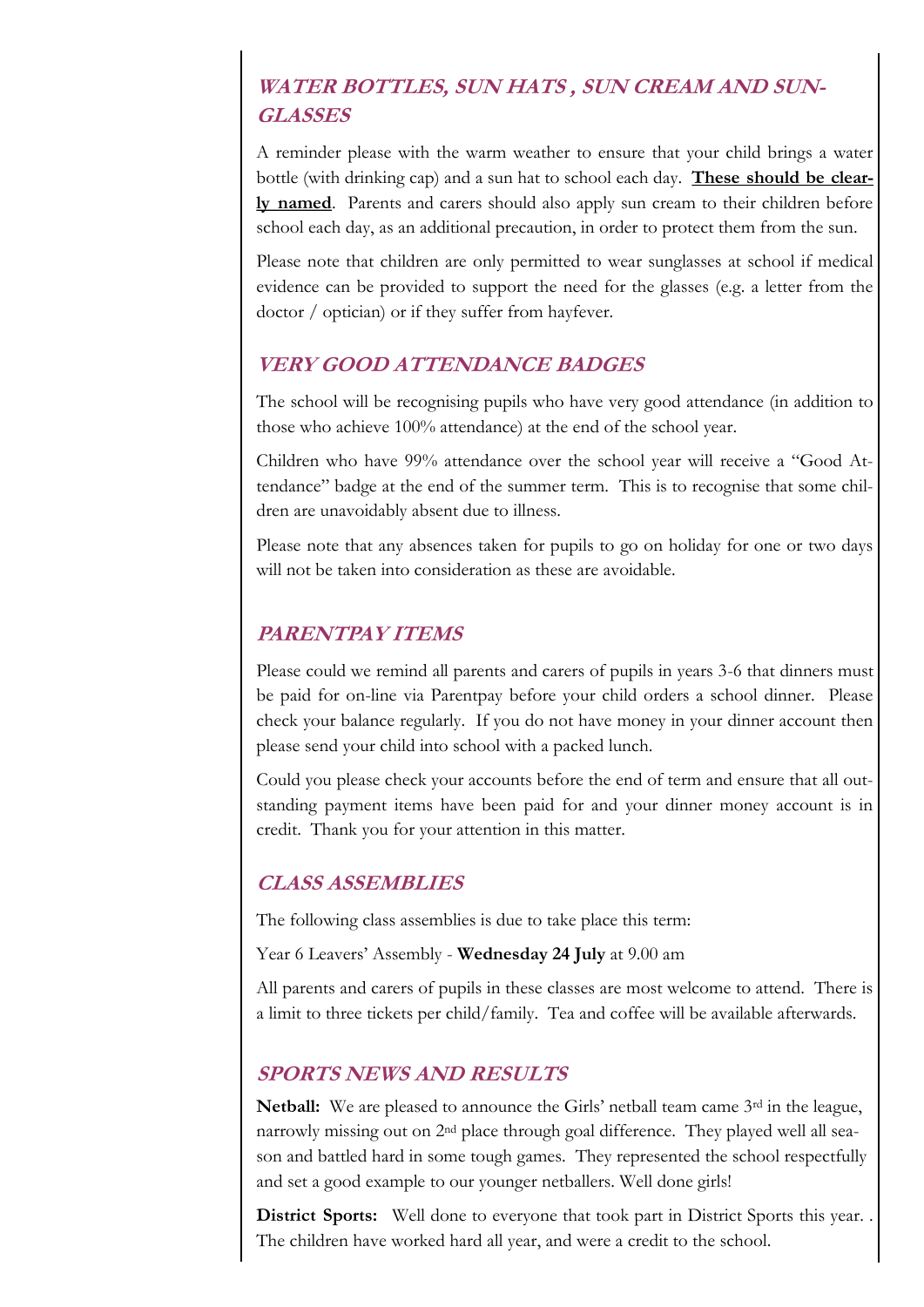Special well done to our medal winners as follows:

Sprint—James (Y5) and Lewis (Y6)

Relay—Y3: Louie, Dougie, Joseph and George / Y6: Lewis, George, Harry, Carl and Jake

Sergeant Jump—Ella (Y4)

Long Jump—Olivia (Y6)

# **RECENT EVENTS**

## Year 6 Residential Trip to Stubbers

The Year 6 recently attended their five day residential at Stubbers. They all had a great time, despite the weather, making new friendships, building their confidence and learning new skills.

#### Visit to Laborschule Bielefeld, Germany

Mr Chaplin and Miss Bradfield visited our partner school, Laborschule Bielefeld, during the half-term break. During their time at the school, they were able to observe a range of different lessons and activities. They both had an amazing time and shared their experience with the pupils in an assembly last week. As recognition for their work, they were both invited to attend the German Teaching Awards at the German Embassy. We are delighted to advise that due to the initiative with Laborschule, the school has received the Intermediate level of the British Council International School Award. Congratulations!

## Art Day with Appleton

Some students from Appleton School recently visited Robert Drake to work with Mr Chaplin's class on an art project, when the Year 3 students received advice and instruction on sketching, shading and toning. Here is some of the artwork they produced.







#### Year 6 Transition Days at Secondary School / Young Citizens

All the Year 6 children have been undertaking transition days at their chosen secondary schools this term, and also recently attended a Young Citizens event at Deanes School to help them learn about life skills.

## Hatching Chickens

The children enjoyed a great experience this term, watching the Living Eggs hatch into little chicks. All the school were able to spend some time with the chicks, and thoroughly enjoyed having them in the school.